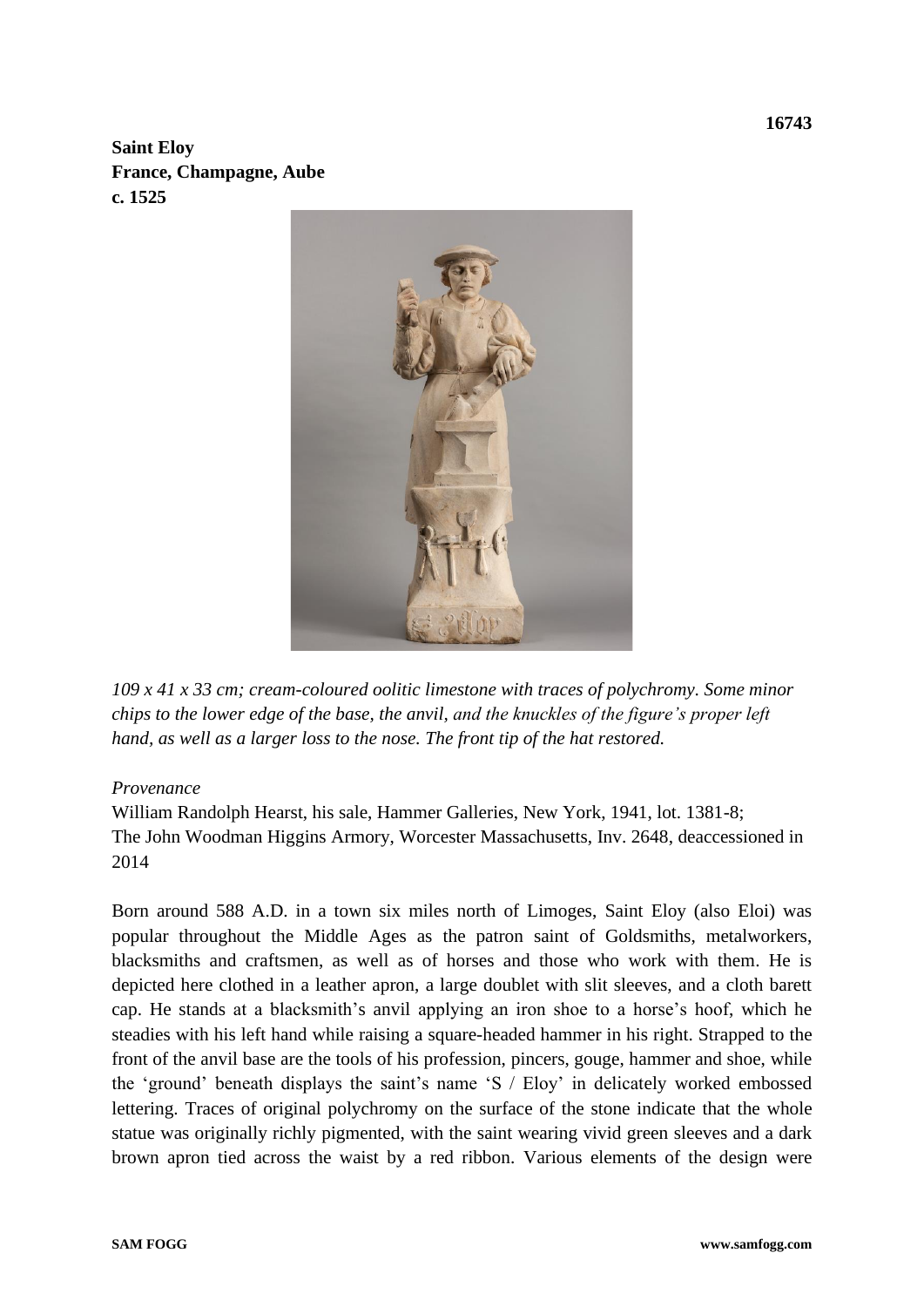reinforced by gilding, some traces of which have survived on the clothing and the lettering below his feet.

Eloy's life and work was popularised by an early hagiographic text, the *Vita Eligii*, composed by Audoinus, bishop of Angers, before the middle of the  $7<sup>th</sup>$  century and later reworked by Frankish scholars and preachers throughout the Carolingian period.<sup>1</sup> It records parts of his teachings and sermons, as well as the miraculous events surrounding his career. According to the text, he found favour at the court of King Chlothar II, crafting two thrones using the material provided to make only one<sup>2</sup>, and was first appointed master of the mint at Marseilles, and then [bishop of Noyon-Tournai](http://en.wikipedia.org/wiki/Bishop_of_Noyon-Tournai) three years after the king's death in 642, where he worked for twenty years to convert the [pagan](http://en.wikipedia.org/wiki/Paganism) population of [Flanders](http://en.wikipedia.org/wiki/Flanders) to Christianity. His feast day falls on 1<sup>st</sup> December each year.

The iconography chosen by our sculptor evokes a particular legend by which Eloy's miraculous ability to intervene on behalf of the wronged came to be celebrated and recognised. He is said to have exorcized a possessed horse by removing its leg and drawing out the demon through the wound, before restoring the horse unharmed. However, this narrative is left out of most accounts of the saint's life, and the depiction of the hoof might also recall the story of a priest at the monastery of Noyon who had inherited Eloy's horse. When the animal was taken away from him by the bishop, who had wanted it for himself, it suddenly became ill and was of no use. When the bishop finally restored the horse to the priest it recovered, a miracle attributed to Eloy and representative of his watchful guardianship over his inheritors. This knowledge of narratives from the saint's life may indicate that our artist was working alongside the patron in the creation of the piece. Such a reading is strengthened by the manner with which the saint's face is carved, with strong masculine features and a solemn expression that accord well with the description of the saint found in the *Vita Eligii*; 'his hands were shapely and long-fingered, his face … grave and unaffected'.

## **Localisation and Context**

While Eloy remained especially popular in both England and France throughout the later Middle Ages, few statues depicting him survive from this date. Nevertheless, related figures and groups carved with a similar sensibility can still be found in the Aube region of Champagne, an area immediately surrounding the city of Troyes. The strong, square-set jaw and robust upper body shape can be found on a group showing the arrest of Saint Crispian, carved in the late c. 1530 for the church of Saint-Pantaléon in Troyes (Fig. 1).The same stance, with one foot placed at an oblique angle and the other positioned straight on to the figure, can be seen on a statue of Saint Vincent in the village church of Montmorency-Beaufort, north east of Troyes (Fig. 2) which also incorporates the same mannerisms of costume, with carefully delineated tassles, hems, and thick folds to the cloth. See also a figure

<sup>1</sup> Y. Hen, *Culture and Religion in Merovingian Gaul; A.D. 481-751,* Leiden, 1995, pp. 195-7

<sup>2</sup> M. Walsh Ed., *Butler's Lives of the Saints*, Tunbridge Wells, 1987 ed., p. 145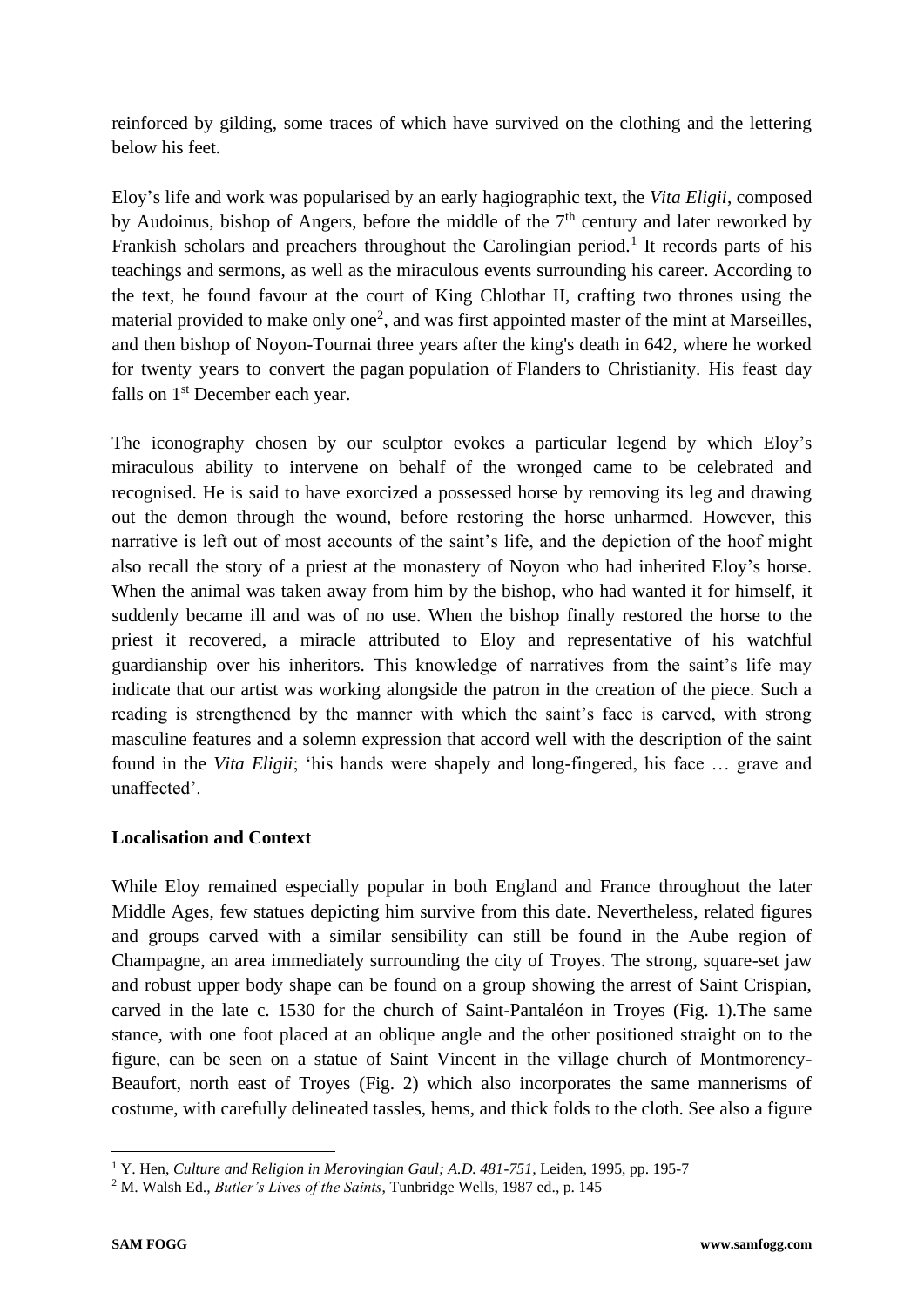of Saint Pantaléon in the church of the Nativity, Villy-le-Marechal (illustrated in P-E. Leroy, *Sculptures en Champagne au XVIe siècle,* Dijon, 2009, p. 199), and related figures in Bergères and Ravières (illustrated in J. Baudoin, *La sculpture flamboyante en Champagne Lorraine*, Nonette, 1992, pp. 138-9).

The closest comparison can be drawn to a comparably sized figure of Eloy in the church of Saint Nicholas, La Villeneuve-au-Chene (Figs. 3a-d). Although carved from wood rather than stone, it depicts the saint wearing a comparable broad doublet and metalworker's apron, standing in an almost identical pose; the horse's shod hoof is held in the left hand, and the hammer in the right, while a display of the same tools is presented across the base of the chamfered anvil. The correlation between the two figures is so marked that they must be taken from a single compositional source, which can also be seen modified and reinterpreted on another figure in the church of Saint John the Baptist, Chaource, and elsewhere. However, the use of stone for the present example over the more modest wood, suggests that our figure is the most authoritative version of this particular composition, and may itself have been used as a model for further groups including these. Moreover, certain details set our figure apart from the wider group, such as the carved lettering across the base, which being left embossed rather than incised is seemingly exceptional (compare with a figure of Saint Marcou in Lignieres, illustrated in Leroy, p. 194, for example). As a result then, it is clear that our sculpture is a work of individual character, carved in one of the foremost stone-carving workshops of Troyes or its immediate environs, which dominated the production of late-Medieval sculpture in the Champagne region. It was most probably made, as with the majority of the wider corpus to which it belongs, for a large ecclesiastical context. In this respect, the churches of the southern Aube, perhaps especially that of the early Medieval church of Saint Eloi de Racines south-west of Troyes (based on the identity of the saint and the finesse of the carving), come forward as the most plausible candidates for the patronage of the present figure.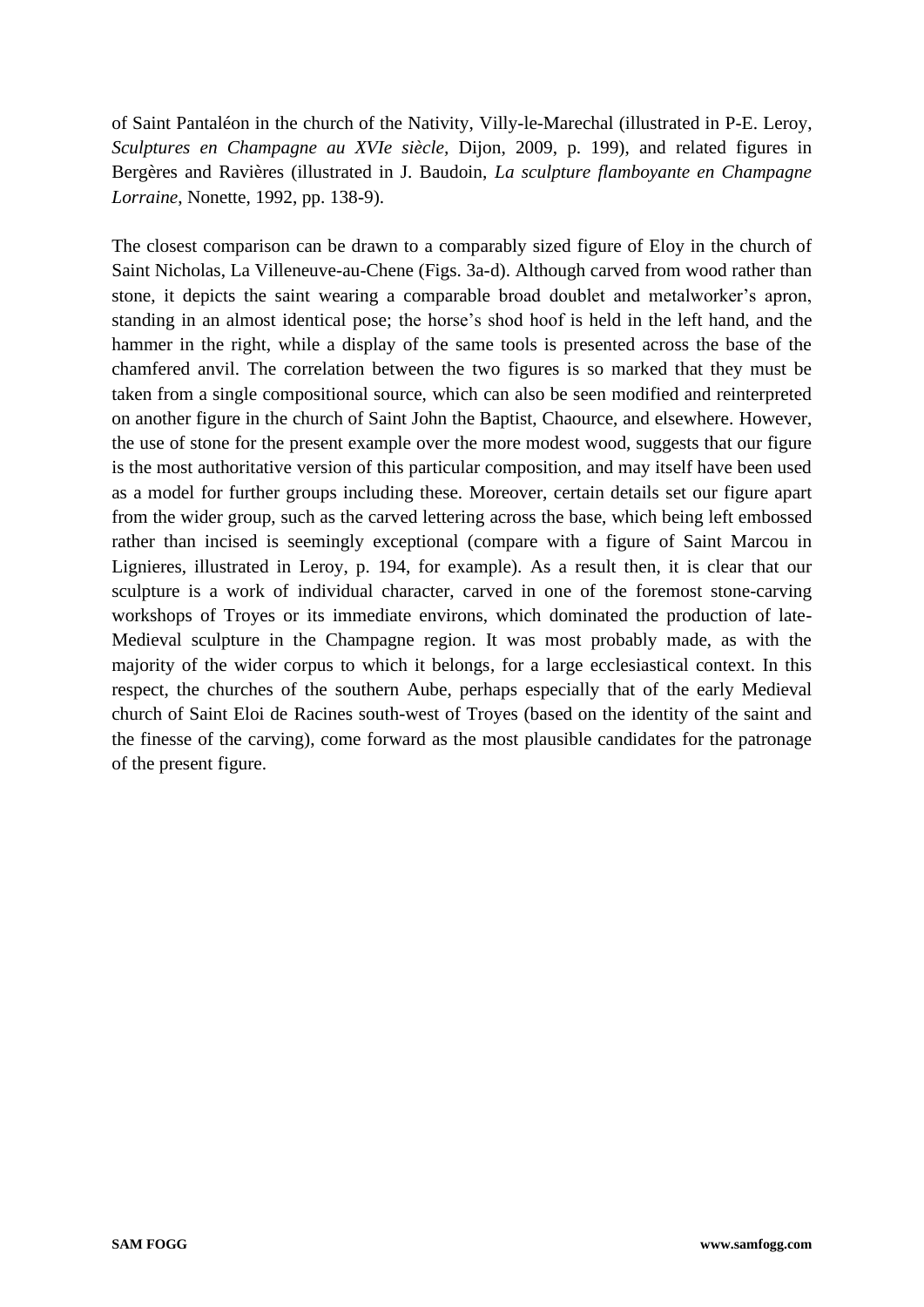

Fig. 1 The Arrest of Saint Crépin France, Champagne, Troyes c.  $1525 - 1530$ *155 cm; limestone with polcyhromy* Troyes, Church of Saint-Pantaléon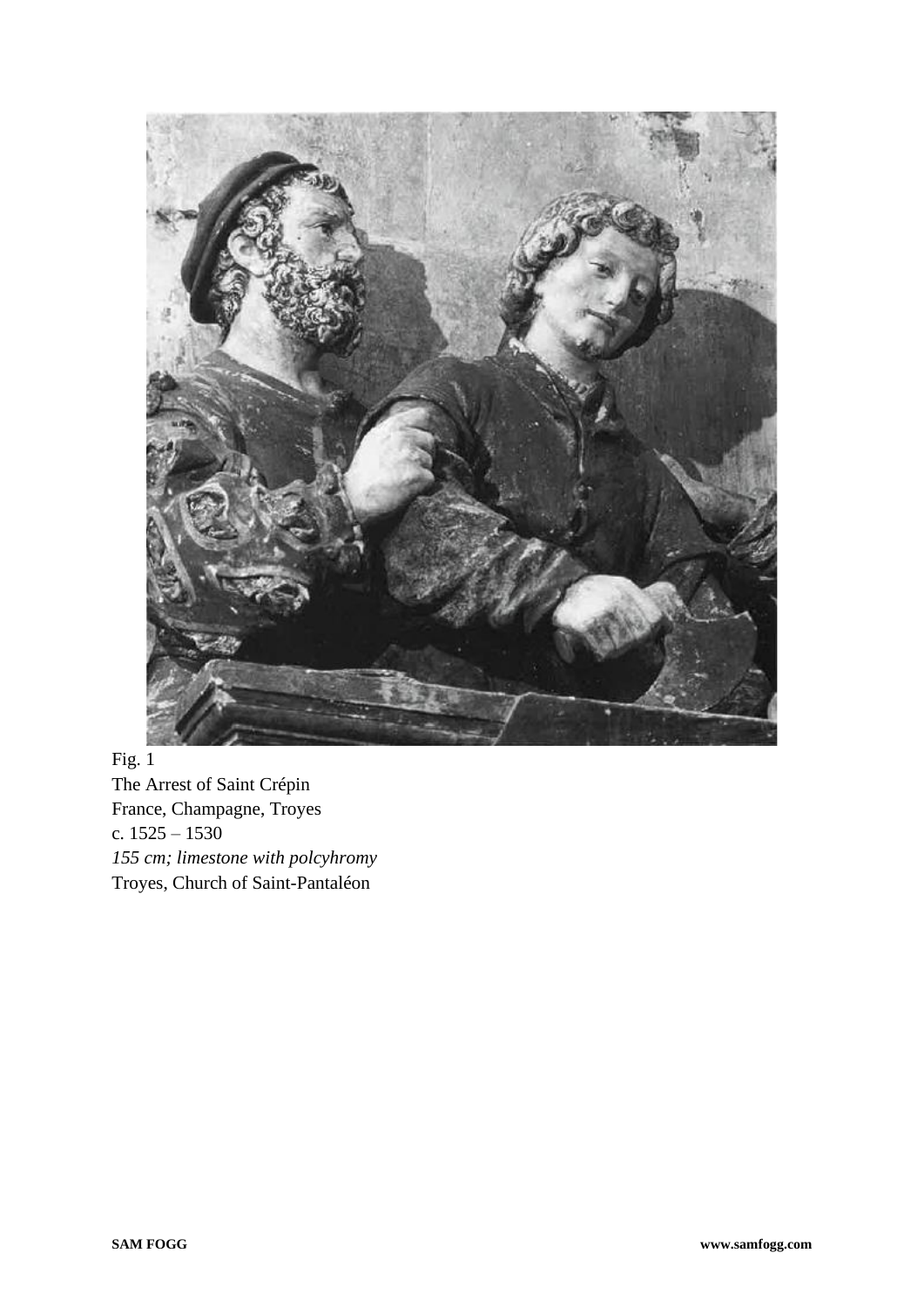

Fig. 2 Saint Vincent France, Champagne, Aube c. 1525 - 1530 *95 cm; limestone with polychromy* Montmorency-Beaufort, church of the Assumption of the Virgin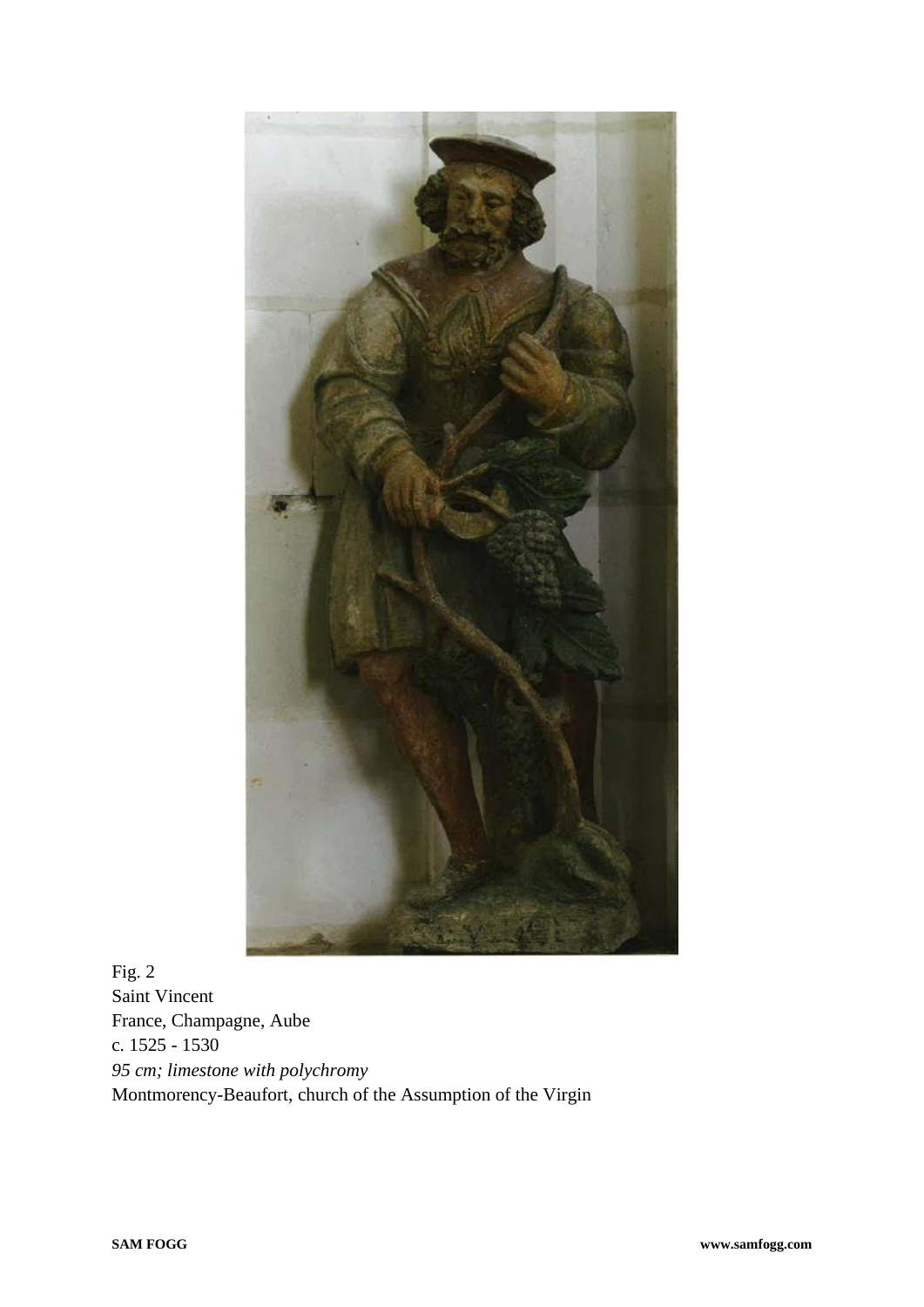



Fig. 3a-d Saint Eloy France, Champagne, Aube c. 1525 *93 cm (without base); hardwood with polychromy* La Villeneuve-au-Chene, church of Saint Nicholas